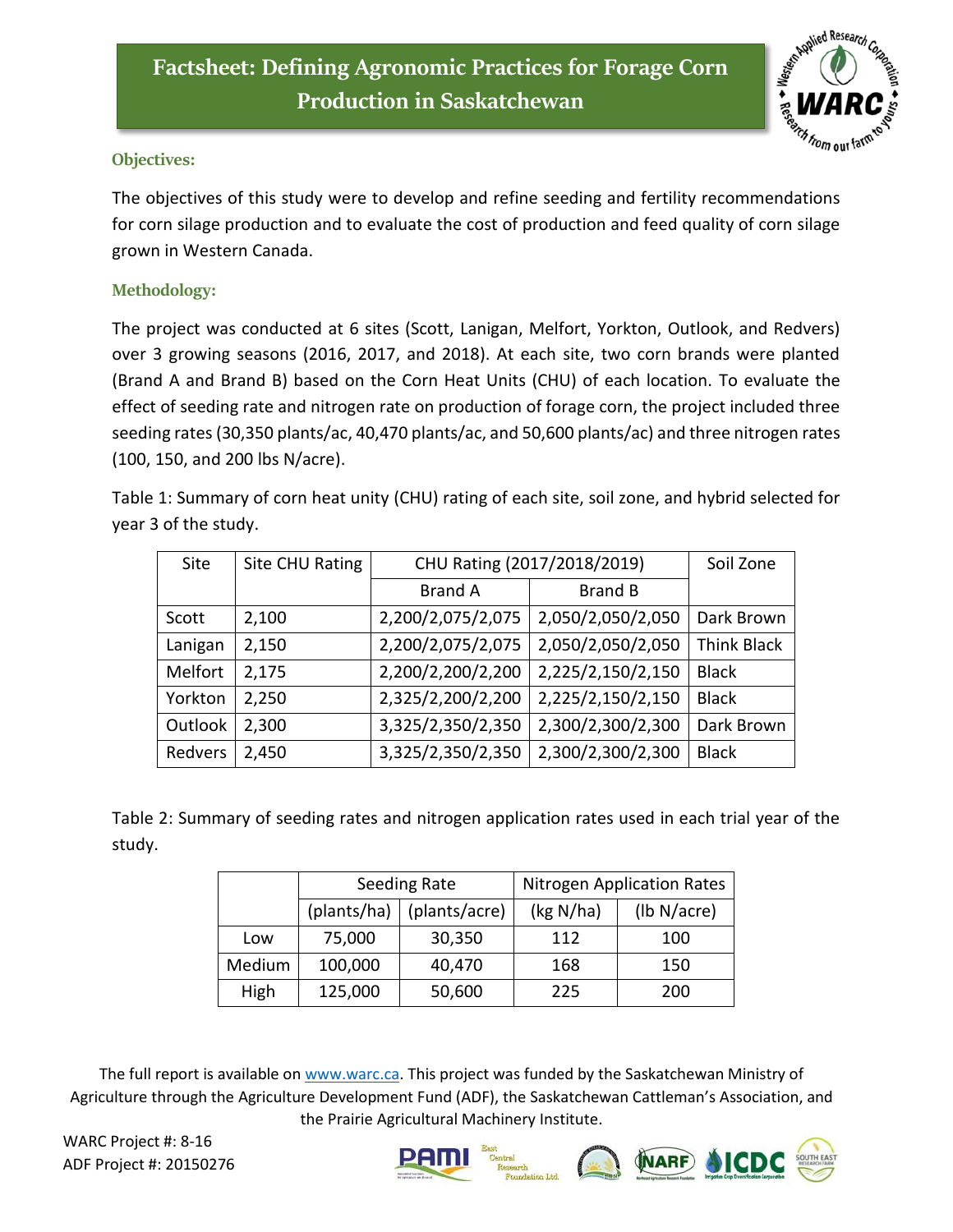## **Key Findings:**

- Site CHU ratings are based on grain corn production; silage corn production generally requires 200 CHU values less than grain corn (Table 3).
- Significant 'site-year x brand' interactions for forage yield and quality indicates that regional trial results will be useful for producer hybrid selection.
- Nitrogen fertilizer rate had a small and variable effect on forage yield and a significant effect on forage quality.
- Increasing the seeding rate reduced crude protein (CP) and soluble protein, but increased dry matter (DM) forage yield.
- Increasing the N fertilizer application resulted in greater DM forage yield at 200 lbs N/ac, but the increase was only 0.6 Mg/ha.
- Increasing the N fertilizer application also increased CP and soluble protein concentration but only by 0.99% and 0.36% respectively. While increasing CP concentration was observed with N fertilization, it may be more economical to provide CP supplementation in a concentrate or pelleted form.
- Total Digestible Nutrients (TDN) was not affected by N rate or seeding rates; mineral concentrations for all treatments were suitable for beef-cow wintering diets.
- The cost of production per tonne of biomass yield increased with seeding rate; increasing the nitrogen rate was only economically viable at the long-season sites.
- Since there are significant site-year effects for forage quality, producers should always test the nutritional quality of the corn forage to confirm whether supplemental minerals are required based on nutritional requirements of their cattle.

The full report is available on [www.warc.ca.](http://www.warc.ca/) This project was funded by the Saskatchewan Ministry of Agriculture through the Agriculture Development Fund (ADF), the Saskatchewan Cattleman's Association, and the Prairie Agricultural Machinery Institute.

WARC Project #: 8-16 ADF Project #: 20150276